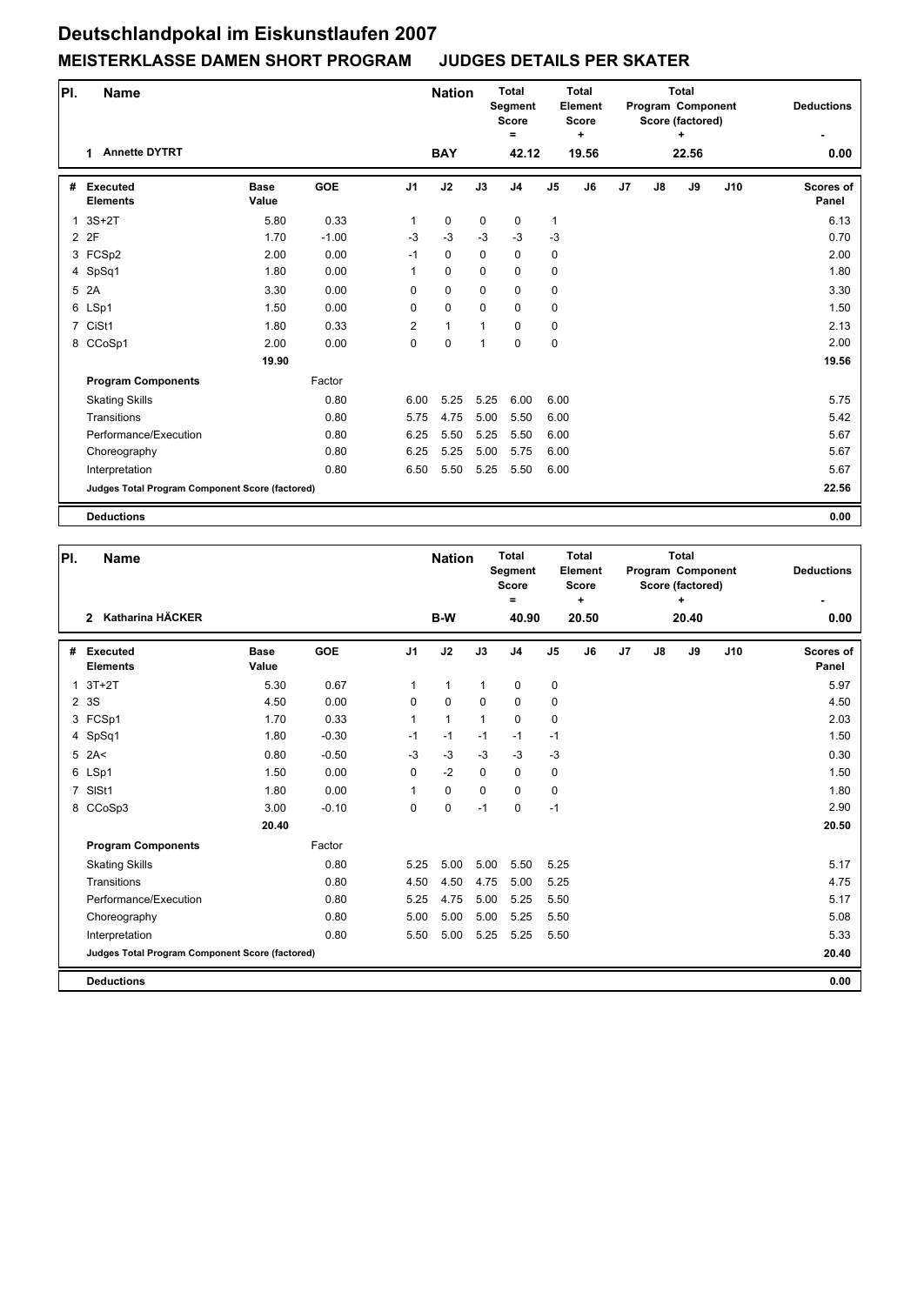| PI. | <b>Name</b>                                     |                      |                   |                | <b>Nation</b> |             | <b>Total</b><br>Segment<br><b>Score</b><br>= |                | <b>Total</b><br>Element<br>Score<br>÷ |    |               | <b>Total</b><br>Program Component<br>Score (factored)<br>+ |     | <b>Deductions</b>         |
|-----|-------------------------------------------------|----------------------|-------------------|----------------|---------------|-------------|----------------------------------------------|----------------|---------------------------------------|----|---------------|------------------------------------------------------------|-----|---------------------------|
|     | <b>Denise ZIMMERMANN</b><br>3                   |                      |                   |                | B-W           |             | 40.30                                        |                | 21.10                                 |    |               | 20.20                                                      |     | 1.00                      |
| #   | <b>Executed</b><br><b>Elements</b>              | <b>Base</b><br>Value | <b>GOE</b>        | J <sub>1</sub> | J2            | J3          | J <sub>4</sub>                               | J <sub>5</sub> | J6                                    | J7 | $\mathsf{J}8$ | J9                                                         | J10 | <b>Scores of</b><br>Panel |
| 1   | $3Lo+2T$                                        | 6.30                 | 0.00              | 0              | $\mathbf 0$   | $\mathbf 0$ | $\mathbf 0$                                  | 0              |                                       |    |               |                                                            |     | 6.30                      |
|     | 2 2 A                                           | 3.30                 | 0.00              | $-1$           | 0             | $\mathbf 0$ | $\mathbf 0$                                  | 0              |                                       |    |               |                                                            |     | 3.30                      |
|     | 3 FCSp2                                         | 2.00                 | 0.00              | $-1$           | 0             | $\Omega$    | $\mathbf 0$                                  | 0              |                                       |    |               |                                                            |     | 2.00                      |
|     | 4 CiSt1                                         | 1.80                 | 0.00              | 1              | $\mathbf 0$   | $\mathbf 0$ | $\mathbf 0$                                  | 0              |                                       |    |               |                                                            |     | 1.80                      |
|     | 5 SpSq4                                         | 3.40                 | 0.00              | 0              | 0             | $\mathbf 0$ | $\mathbf 0$                                  | 0              |                                       |    |               |                                                            |     | 3.40                      |
| 6   | 3S<                                             | 1.30                 | $-1.00$           | $-3$           | $-3$          | $-3$        | $-3$                                         | $-3$           |                                       |    |               |                                                            |     | 0.30                      |
|     | 7 LSp1                                          | 1.50                 | 0.00              | 0              | $\mathbf 0$   | $\mathbf 0$ | $\mathbf 0$                                  | 0              |                                       |    |               |                                                            |     | 1.50                      |
|     | 8 CCoSp2                                        | 2.50                 | 0.00              | $\Omega$       | $\mathbf 0$   | $\mathbf 0$ | $\mathbf 0$                                  | $\mathbf 0$    |                                       |    |               |                                                            |     | 2.50                      |
|     |                                                 | 22.10                |                   |                |               |             |                                              |                |                                       |    |               |                                                            |     | 21.10                     |
|     | <b>Program Components</b>                       |                      | Factor            |                |               |             |                                              |                |                                       |    |               |                                                            |     |                           |
|     | <b>Skating Skills</b>                           |                      | 0.80              | 5.25           | 5.00          | 4.50        | 5.25                                         | 5.50           |                                       |    |               |                                                            |     | 5.17                      |
|     | Transitions                                     |                      | 0.80              | 5.00           | 4.75          | 3.75        | 4.75                                         | 5.00           |                                       |    |               |                                                            |     | 4.83                      |
|     | Performance/Execution                           |                      | 0.80              | 5.50           | 5.00          | 4.50        | 5.25                                         | 5.25           |                                       |    |               |                                                            |     | 5.17                      |
|     | Choreography                                    |                      | 0.80              | 5.25           | 4.75          | 4.00        | 5.00                                         | 5.50           |                                       |    |               |                                                            |     | 5.00                      |
|     | Interpretation                                  |                      | 0.80              | 5.25           | 4.75          | 4.00        | 5.25                                         | 5.50           |                                       |    |               |                                                            |     | 5.08                      |
|     | Judges Total Program Component Score (factored) |                      |                   |                |               |             |                                              |                |                                       |    |               |                                                            |     | 20.20                     |
|     | <b>Deductions</b>                               |                      | $-1.00$<br>Falls: |                |               |             |                                              |                |                                       |    |               |                                                            |     | $-1.00$                   |

| PI.         | <b>Name</b>                                     |                      |                   |                | <b>Nation</b> |             | <b>Total</b><br>Segment<br><b>Score</b><br>= |                | <b>Total</b><br>Element<br><b>Score</b><br>÷ |    |               | <b>Total</b><br>Program Component<br>Score (factored)<br>÷ |     | <b>Deductions</b>         |
|-------------|-------------------------------------------------|----------------------|-------------------|----------------|---------------|-------------|----------------------------------------------|----------------|----------------------------------------------|----|---------------|------------------------------------------------------------|-----|---------------------------|
|             | Katja GROHMANN<br>4                             |                      |                   |                | <b>THR</b>    |             | 34.80                                        |                | 19.40                                        |    |               | 16.40                                                      |     | 1.00                      |
| #           | <b>Executed</b><br><b>Elements</b>              | <b>Base</b><br>Value | <b>GOE</b>        | J <sub>1</sub> | J2            | J3          | J <sub>4</sub>                               | J <sub>5</sub> | J6                                           | J7 | $\mathsf{J}8$ | J9                                                         | J10 | <b>Scores of</b><br>Panel |
| $\mathbf 1$ | SpSq3                                           | 3.10                 | 0.00              | 0              | 0             | $\mathbf 0$ | $\mathbf 0$                                  | 0              |                                              |    |               |                                                            |     | 3.10                      |
|             | $2$ 3T+2T                                       | 5.30                 | 0.00              | $-1$           | $\mathbf 0$   | $\Omega$    | $\mathbf 0$                                  | 0              |                                              |    |               |                                                            |     | 5.30                      |
|             | 335<                                            | 1.30                 | $-1.00$           | $-3$           | $-3$          | $-3$        | $-3$                                         | $-3$           |                                              |    |               |                                                            |     | 0.30                      |
|             | 4 FCSp1                                         | 1.70                 | $-0.30$           | $-2$           | $-2$          | $-1$        | $\mathbf 0$                                  | 0              |                                              |    |               |                                                            |     | 1.40                      |
| 5           | SISt1                                           | 1.80                 | 0.00              | $\Omega$       | $\mathbf 0$   | $\Omega$    | $\Omega$                                     | 0              |                                              |    |               |                                                            |     | 1.80                      |
| 6           | 2A                                              | 3.30                 | 0.00              | 0              | $\mathbf 0$   | $\Omega$    | $\mathbf 0$                                  | 0              |                                              |    |               |                                                            |     | 3.30                      |
|             | 7 CCoSp2                                        | 2.50                 | 0.00              | $-1$           | $\mathbf 0$   | $\mathbf 0$ | $\mathbf 0$                                  | 0              |                                              |    |               |                                                            |     | 2.50                      |
|             | 8 LSp2                                          | 1.80                 | $-0.10$           | $\mathbf{1}$   | 0             | 0           | $-1$                                         | $-1$           |                                              |    |               |                                                            |     | 1.70                      |
|             |                                                 | 20.80                |                   |                |               |             |                                              |                |                                              |    |               |                                                            |     | 19.40                     |
|             | <b>Program Components</b>                       |                      | Factor            |                |               |             |                                              |                |                                              |    |               |                                                            |     |                           |
|             | <b>Skating Skills</b>                           |                      | 0.80              | 3.50           | 4.50          | 4.00        | 4.50                                         | 5.00           |                                              |    |               |                                                            |     | 4.33                      |
|             | Transitions                                     |                      | 0.80              | 3.75           | 4.00          | 3.75        | 4.00                                         | 4.75           |                                              |    |               |                                                            |     | 3.92                      |
|             | Performance/Execution                           |                      | 0.80              | 3.50           | 4.25          | 3.75        | 4.25                                         | 5.25           |                                              |    |               |                                                            |     | 4.08                      |
|             | Choreography                                    |                      | 0.80              | 4.00           | 4.25          | 3.75        | 4.50                                         | 5.25           |                                              |    |               |                                                            |     | 4.25                      |
|             | Interpretation                                  |                      | 0.80              | 3.50           | 4.00          | 3.50        | 4.25                                         | 5.00           |                                              |    |               |                                                            |     | 3.92                      |
|             | Judges Total Program Component Score (factored) |                      |                   |                |               |             |                                              |                |                                              |    |               |                                                            |     | 16.40                     |
|             | <b>Deductions</b>                               |                      | Falls:<br>$-1.00$ |                |               |             |                                              |                |                                              |    |               |                                                            |     | $-1.00$                   |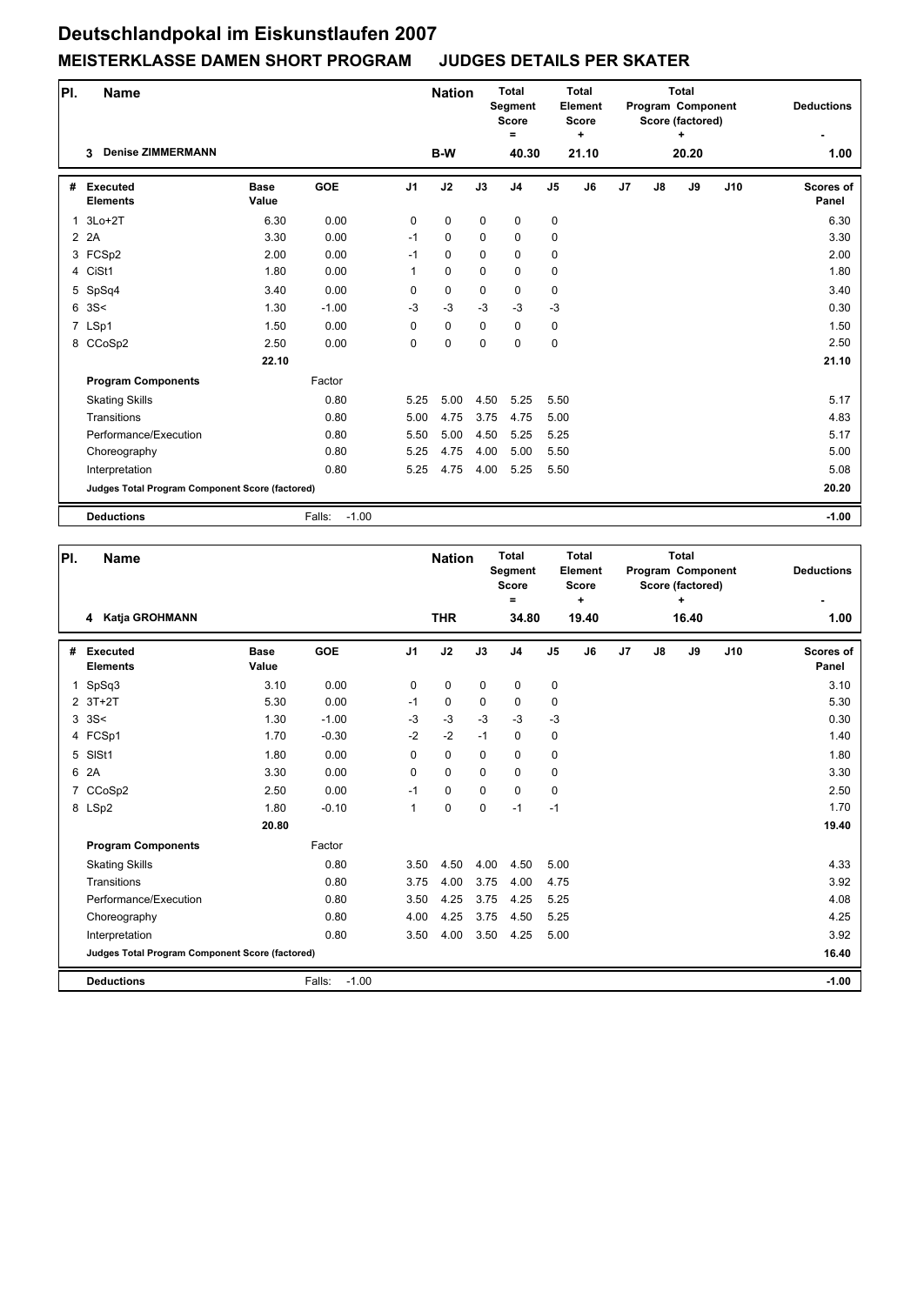| PI.            | <b>Name</b>                                     |                      |                   |                | <b>Nation</b> |             | <b>Total</b><br>Segment<br><b>Score</b><br>$\equiv$ |                | <b>Total</b><br>Element<br><b>Score</b><br>÷ |                | <b>Total</b><br>Program Component<br>Score (factored) | <b>Deductions</b> |     |                           |
|----------------|-------------------------------------------------|----------------------|-------------------|----------------|---------------|-------------|-----------------------------------------------------|----------------|----------------------------------------------|----------------|-------------------------------------------------------|-------------------|-----|---------------------------|
|                | <b>Laura LINDE</b><br>5                         |                      |                   |                | <b>BER</b>    |             | 33.37                                               |                | 17.63                                        |                |                                                       | 16.74             |     | 1.00                      |
| #              | <b>Executed</b><br><b>Elements</b>              | <b>Base</b><br>Value | <b>GOE</b>        | J <sub>1</sub> | J2            | J3          | J <sub>4</sub>                                      | J <sub>5</sub> | J6                                           | J <sub>7</sub> | J8                                                    | J9                | J10 | <b>Scores of</b><br>Panel |
| 1              | 3S+COMBO                                        | 4.50                 | $-3.00$           | $-3$           | $-3$          | $-3$        | $-3$                                                | $-3$           |                                              |                |                                                       |                   |     | 1.50                      |
|                | 2 2A                                            | 3.30                 | $-1.40$           | $-2$           | $-2$          | $-2$        | $-2$                                                | $-2$           |                                              |                |                                                       |                   |     | 1.90                      |
|                | 3 FCSp2                                         | 2.00                 | 0.00              | $\Omega$       | 0             | $\Omega$    | 0                                                   | 0              |                                              |                |                                                       |                   |     | 2.00                      |
|                | 4 SpSq4                                         | 3.40                 | 0.00              | 0              | 0             | 0           | $\mathbf 0$                                         | 0              |                                              |                |                                                       |                   |     | 3.40                      |
|                | 5 3T                                            | 4.00                 | $-1.67$           | $-2$           | $-1$          | $-2$        | $-2$                                                | $-1$           |                                              |                |                                                       |                   |     | 2.33                      |
|                | 6 LSp1                                          | 1.50                 | $-0.20$           | $-1$           | $-1$          | $-1$        | $\mathbf 0$                                         | 0              |                                              |                |                                                       |                   |     | 1.30                      |
| $\overline{7}$ | SISt1                                           | 1.80                 | 0.00              | 0              | $-1$          | $\mathbf 0$ | $\mathbf 0$                                         | 0              |                                              |                |                                                       |                   |     | 1.80                      |
|                | 8 CCoSp4                                        | 3.50                 | $-0.10$           | $-1$           | $-1$          | $\Omega$    | $\mathbf 0$                                         | 0              |                                              |                |                                                       |                   |     | 3.40                      |
|                |                                                 | 24.00                |                   |                |               |             |                                                     |                |                                              |                |                                                       |                   |     | 17.63                     |
|                | <b>Program Components</b>                       |                      | Factor            |                |               |             |                                                     |                |                                              |                |                                                       |                   |     |                           |
|                | <b>Skating Skills</b>                           |                      | 0.80              | 4.00           | 4.25          | 4.25        | 4.75                                                | 5.00           |                                              |                |                                                       |                   |     | 4.42                      |
|                | Transitions                                     |                      | 0.80              | 3.25           | 4.00          | 3.50        | 4.25                                                | 5.00           |                                              |                |                                                       |                   |     | 3.92                      |
|                | Performance/Execution                           |                      | 0.80              | 4.00           | 4.00          | 4.25        | 4.50                                                | 5.50           |                                              |                |                                                       |                   |     | 4.25                      |
|                | Choreography                                    |                      | 0.80              | 3.75           | 4.50          | 4.00        | 4.25                                                | 5.00           |                                              |                |                                                       |                   |     | 4.25                      |
|                | Interpretation                                  |                      | 0.80              | 3.75           | 4.00          | 4.00        | 4.25                                                | 5.00           |                                              |                |                                                       |                   |     | 4.08                      |
|                | Judges Total Program Component Score (factored) |                      |                   |                |               |             |                                                     |                |                                              |                |                                                       |                   |     | 16.74                     |
|                | <b>Deductions</b>                               |                      | $-1.00$<br>Falls: |                |               |             |                                                     |                |                                              |                |                                                       |                   |     | $-1.00$                   |

| PI.            | <b>Name</b>                                     |                      |         | <b>Nation</b>            |             | <b>Total</b><br>Segment<br><b>Score</b><br>$\equiv$ |                          | <b>Total</b><br>Element<br><b>Score</b><br>$\ddot{}$ |       |    | <b>Total</b><br>Program Component<br>Score (factored)<br>÷ |       | <b>Deductions</b> |                    |
|----------------|-------------------------------------------------|----------------------|---------|--------------------------|-------------|-----------------------------------------------------|--------------------------|------------------------------------------------------|-------|----|------------------------------------------------------------|-------|-------------------|--------------------|
|                | <b>Brigitte BLICKLING</b><br>6                  |                      |         |                          | <b>BAY</b>  |                                                     | 31.65                    |                                                      | 12.37 |    |                                                            | 19.28 |                   | 0.00               |
| #              | <b>Executed</b><br><b>Elements</b>              | <b>Base</b><br>Value | GOE     | J <sub>1</sub>           | J2          | J3                                                  | J <sub>4</sub>           | J <sub>5</sub>                                       | J6    | J7 | $\mathsf{J}8$                                              | J9    | J10               | Scores of<br>Panel |
| $\mathbf{1}$   | 2A                                              | 3.30                 | $-1.63$ | $-3$                     | $-2$        | $-2$                                                | $-2$                     | $-3$                                                 |       |    |                                                            |       |                   | 1.67               |
|                | 2 3T*+1Lo*+2T*                                  | 0.00                 | 0.00    | $\overline{\phantom{a}}$ | ٠           |                                                     | $\overline{\phantom{a}}$ | $\overline{\phantom{a}}$                             |       |    |                                                            |       |                   | 0.00               |
|                | 3 LSp1                                          | 1.50                 | 0.00    | $\Omega$                 | $\mathbf 0$ | $\Omega$                                            | $\mathbf 0$              | 0                                                    |       |    |                                                            |       |                   | 1.50               |
|                | 4 SpSq4                                         | 3.40                 | 0.00    | 1                        | $\pmb{0}$   | $\mathbf 0$                                         | $\mathbf 0$              | 0                                                    |       |    |                                                            |       |                   | 3.40               |
| 5              | 2S                                              | 1.30                 | $-1.00$ | $-3$                     | $-3$        | $-3$                                                | $-3$                     | $-3$                                                 |       |    |                                                            |       |                   | 0.30               |
|                | 6 FCSp1                                         | 1.70                 | $-0.30$ | $-2$                     | $-1$        | $-1$                                                | $-1$                     | 0                                                    |       |    |                                                            |       |                   | 1.40               |
| $\overline{7}$ | SISt1                                           | 1.80                 | $-0.20$ | $-1$                     | $-1$        | $-1$                                                | $\mathbf 0$              | 0                                                    |       |    |                                                            |       |                   | 1.60               |
|                | 8 CCoSp2                                        | 2.50                 | 0.00    | $\mathbf{1}$             | $\pmb{0}$   | $\mathbf 0$                                         | $\mathbf 0$              | 0                                                    |       |    |                                                            |       |                   | 2.50               |
|                |                                                 | 15.50                |         |                          |             |                                                     |                          |                                                      |       |    |                                                            |       |                   | 12.37              |
|                | <b>Program Components</b>                       |                      | Factor  |                          |             |                                                     |                          |                                                      |       |    |                                                            |       |                   |                    |
|                | <b>Skating Skills</b>                           |                      | 0.80    | 4.75                     | 5.00        | 4.50                                                | 5.00                     | 5.00                                                 |       |    |                                                            |       |                   | 4.92               |
|                | Transitions                                     |                      | 0.80    | 4.50                     | 4.25        | 4.00                                                | 4.50                     | 5.25                                                 |       |    |                                                            |       |                   | 4.42               |
|                | Performance/Execution                           |                      | 0.80    | 5.00                     | 5.00        | 4.25                                                | 4.75                     | 5.25                                                 |       |    |                                                            |       |                   | 4.92               |
|                | Choreography                                    |                      | 0.80    | 5.00                     | 4.75        | 4.25                                                | 4.75                     | 5.50                                                 |       |    |                                                            |       |                   | 4.83               |
|                | Interpretation                                  |                      | 0.80    | 5.25                     | 4.75        | 4.50                                                | 5.00                     | 5.25                                                 |       |    |                                                            |       |                   | 5.00               |
|                | Judges Total Program Component Score (factored) |                      |         |                          |             |                                                     |                          |                                                      |       |    |                                                            |       |                   | 19.28              |
|                | <b>Deductions</b>                               |                      |         |                          |             |                                                     |                          |                                                      |       |    |                                                            |       |                   | 0.00               |